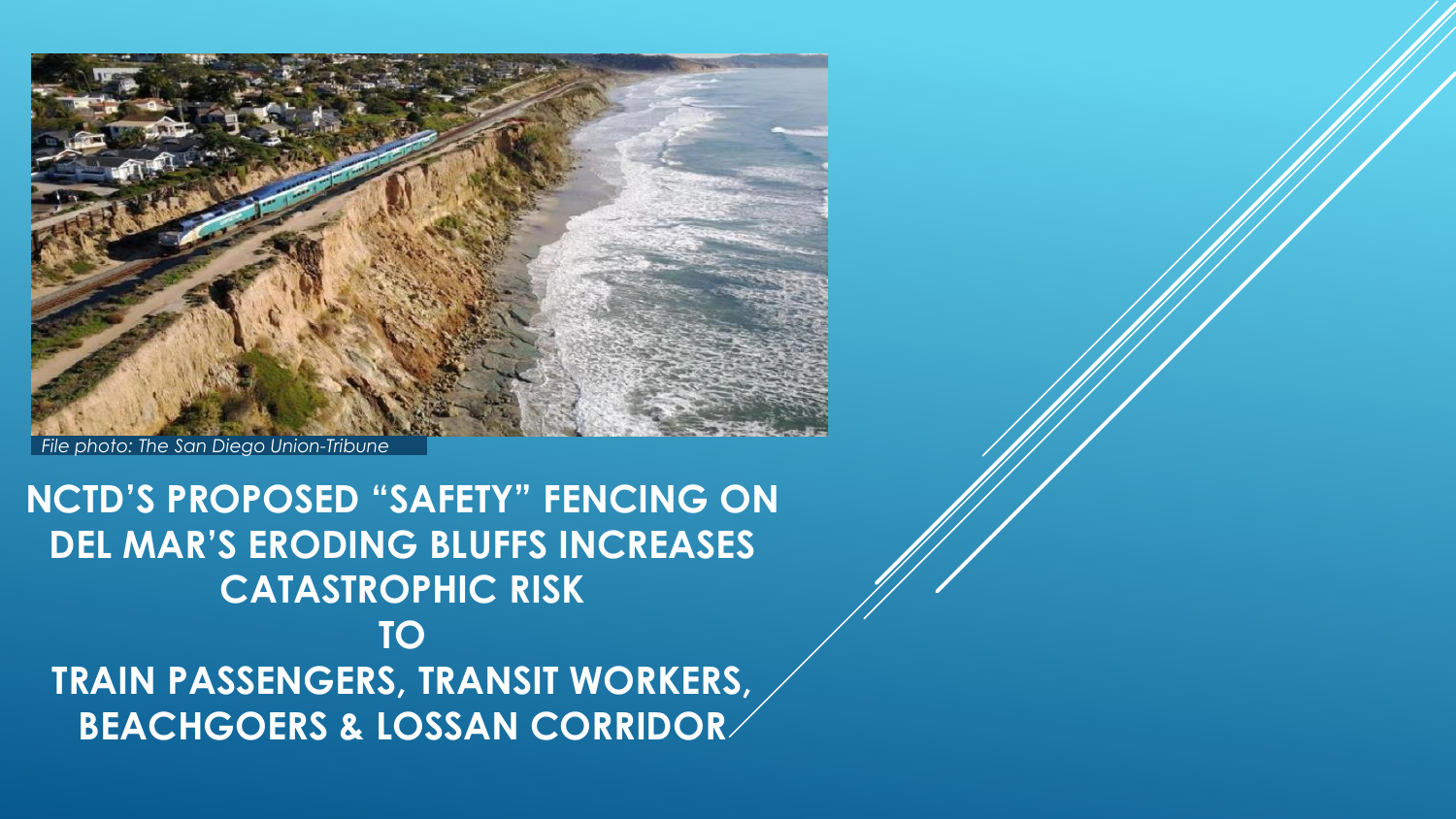

*Photo: City of Del Mar Dec 2018* 

### **FENCING DESTABILIZES ERODING BLUFF**

- ➢ NCTD proposes two 1.5 mile fences (each side of train tracks) on eroding sandstone bluff in Del Mar
- ➢ Drills 1,500+ post holes (3 ft deep every 10 ft) into fragile sandstone
- ➢ Fractures sandstone and adds stress of 633,600 lbs from cement footings + 6 ft high chain link fencing
- ➢ Creates 1,500+ new avenues for water intrusion
- ➢ Destabilizes eroding bluff and rail line near active offshore Rose Canyon Fault
- ➢ CA Earthquake Authority expects landslides from forecasted 6.5-6.8 Rose Canyon earthquake
- ➢ NCTD's 2-page geotechnical report contains too many holes to support this damaging project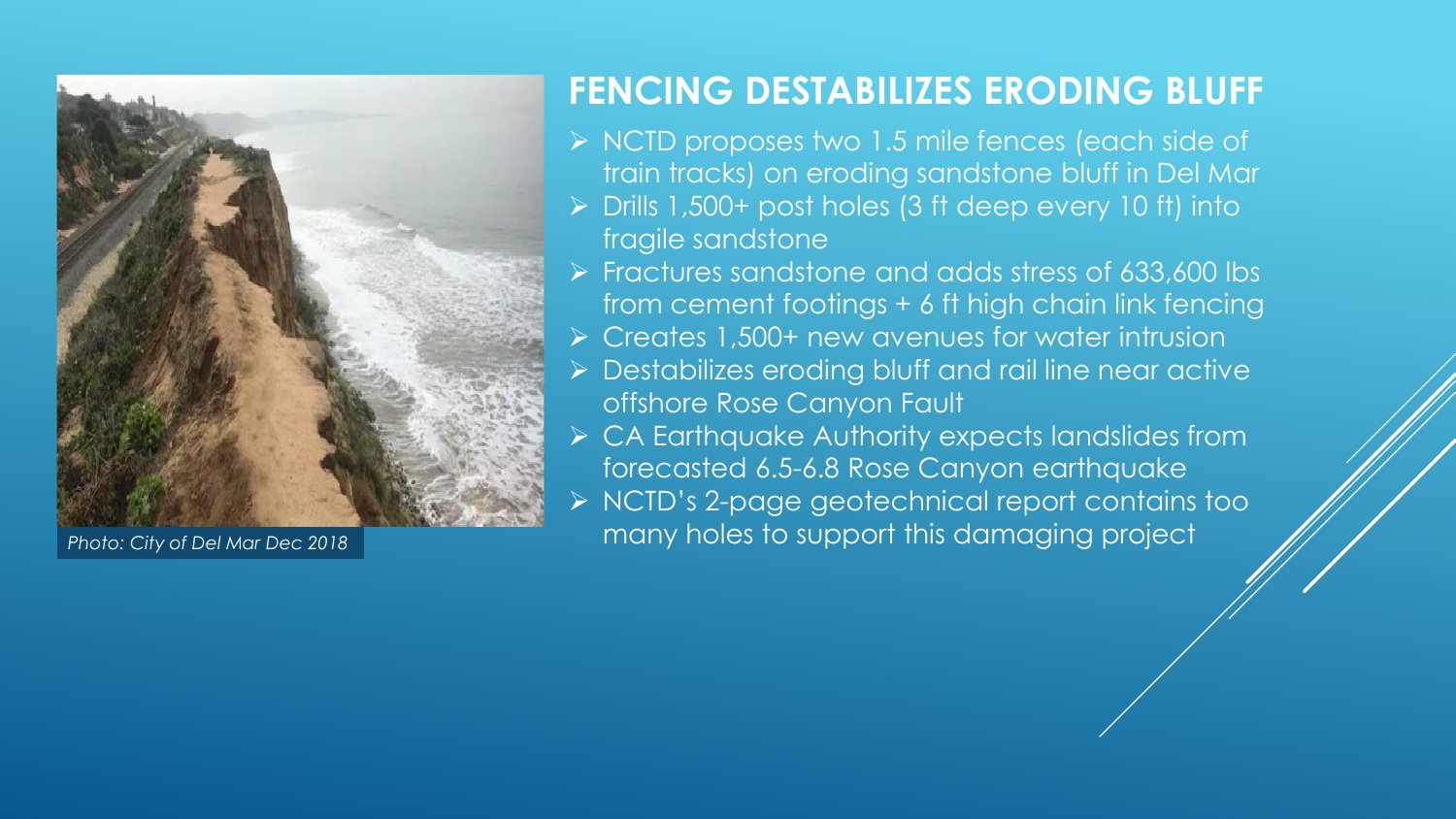

*Photo: KUSI Newsroom July 21, 2021*

## **INCREASES CORROSIVE WATER INTRUSION**

- ➢ Sandstone geologically fragile and crumbles when saturated with water (see fissures in photo)
- ➢ SANDAG's \$100M project limits water intrusion
- ➢ NCTD's \$3M fence project dramatically increases water intrusion by over 10x
- ➢ Creates 1,500+ new channels for water to collect and flow through bluffs from fractures created by 3 ft deep post holes (2 drilled every 10 ft along tracks on the bluff)
- ➢ Destabilizes bluff and increases frequency of dangerous bluff slides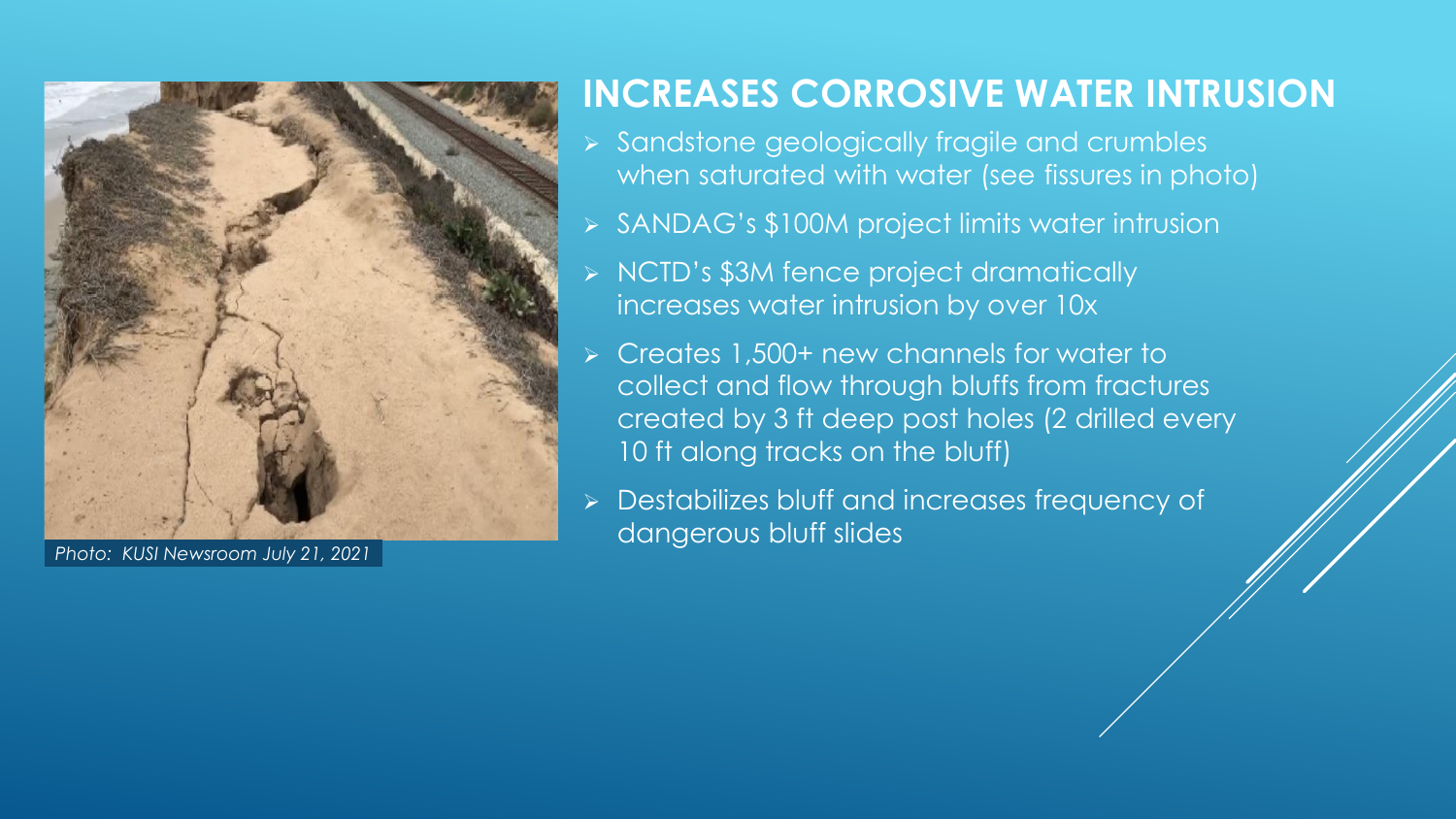

*Photo: The San Diego Union-Tribune Nov 30, 2019*

## **SHRINKS TRAIN RIGHT OF WAY (ROW)**

- ➢ Surface runoff and subsurface water penetrate both sides of bluff
- ➢ Dirt from erosion on upper east bluff clogs drains, water overflows tracks, undermines track bed, and causes west bluff failure
- ➢ NCTD fencing adds 317 tons to bluff edges already weakened by water intrusion, erosion, vibration, and weight from 50+ trains/day
	- Commuter train: 1,500-6,000 tons
	- Freight train: 3,000-18,000 tons
- Fencing < 25 ft from tracks restricts ability to make future track and bluff repairs
- ➢ Violates 25 ft minimum clearance for NCTD Roadway Worker Protection Program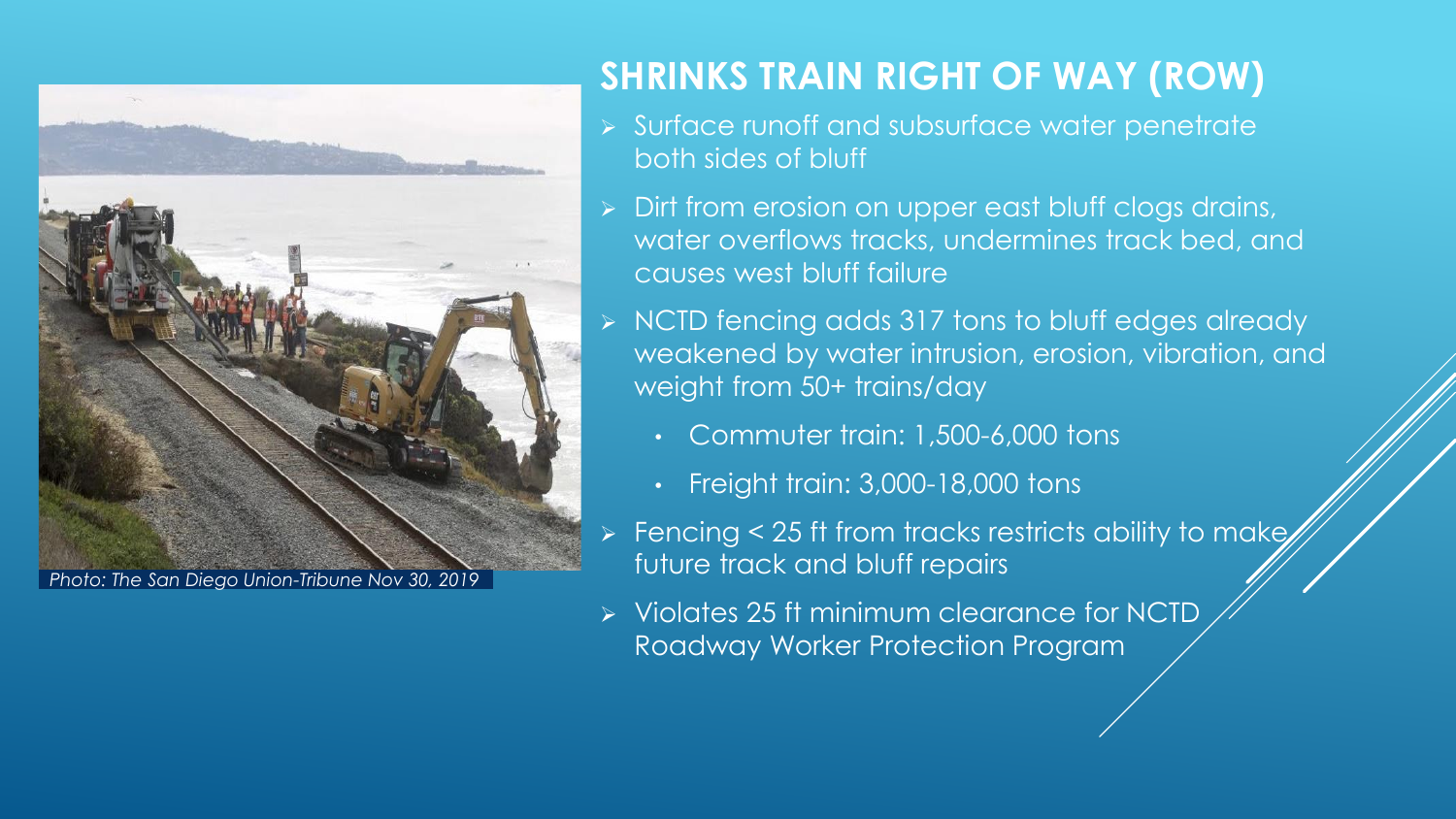

## **GEOLOGY PROFESSOR PAT ABBOT POINTS OUT DAMAGING EFFECTS OF EROSION**

- ➢ Rainwater and ground water cuts through sandstone
- ➢ Erodes support around soldier piles and under retaining walls
- ➢ Retaining wall fails; bluff collapses only 2 ft from track
- ➢ Train service suspended for 2 days for emergency repairs
- ➢ Notes bluff slides increasing in size and frequency
- ➢ Climate change brings heavier rains and winds
- ➢ Large waves and storms eroding bluff toe
- ➢ Sea level rise exacerbating wave erosion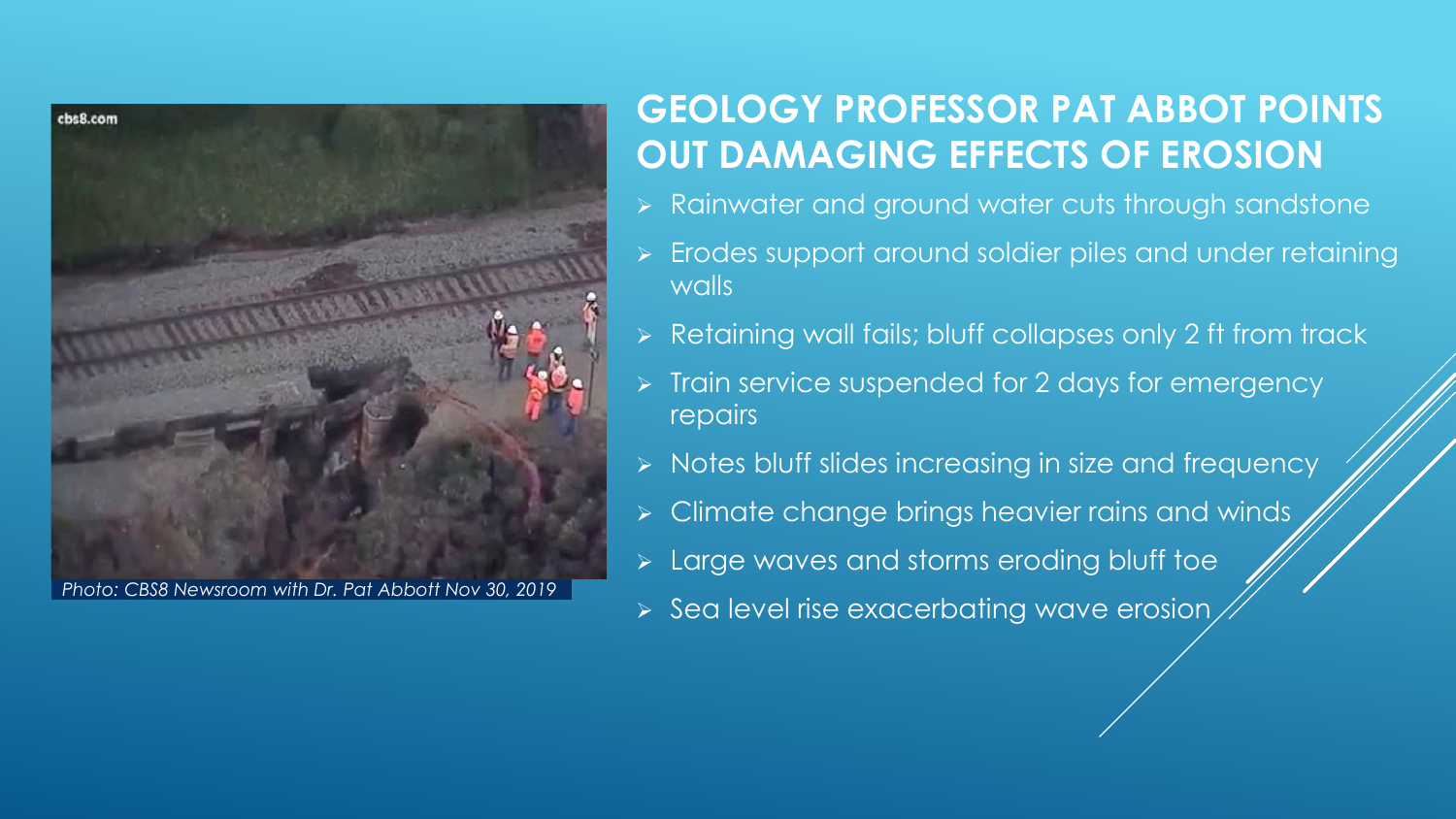

## **MORE BLUFF SLIDES AFTER HEAVY RAINS**

- ➢ Rainwater and groundwater seeps deep into bluffs
- ➢ Wet sandstone is heavier and erosion makes it more prone to failure
- ➢ Note slide area's damp, dark, and wet loose sandstone
- ➢ 50 ft wide section of the bluff fell on Del Mar beach below
- ➢ Fortunately, search and rescue found no one buried under tons of sandstone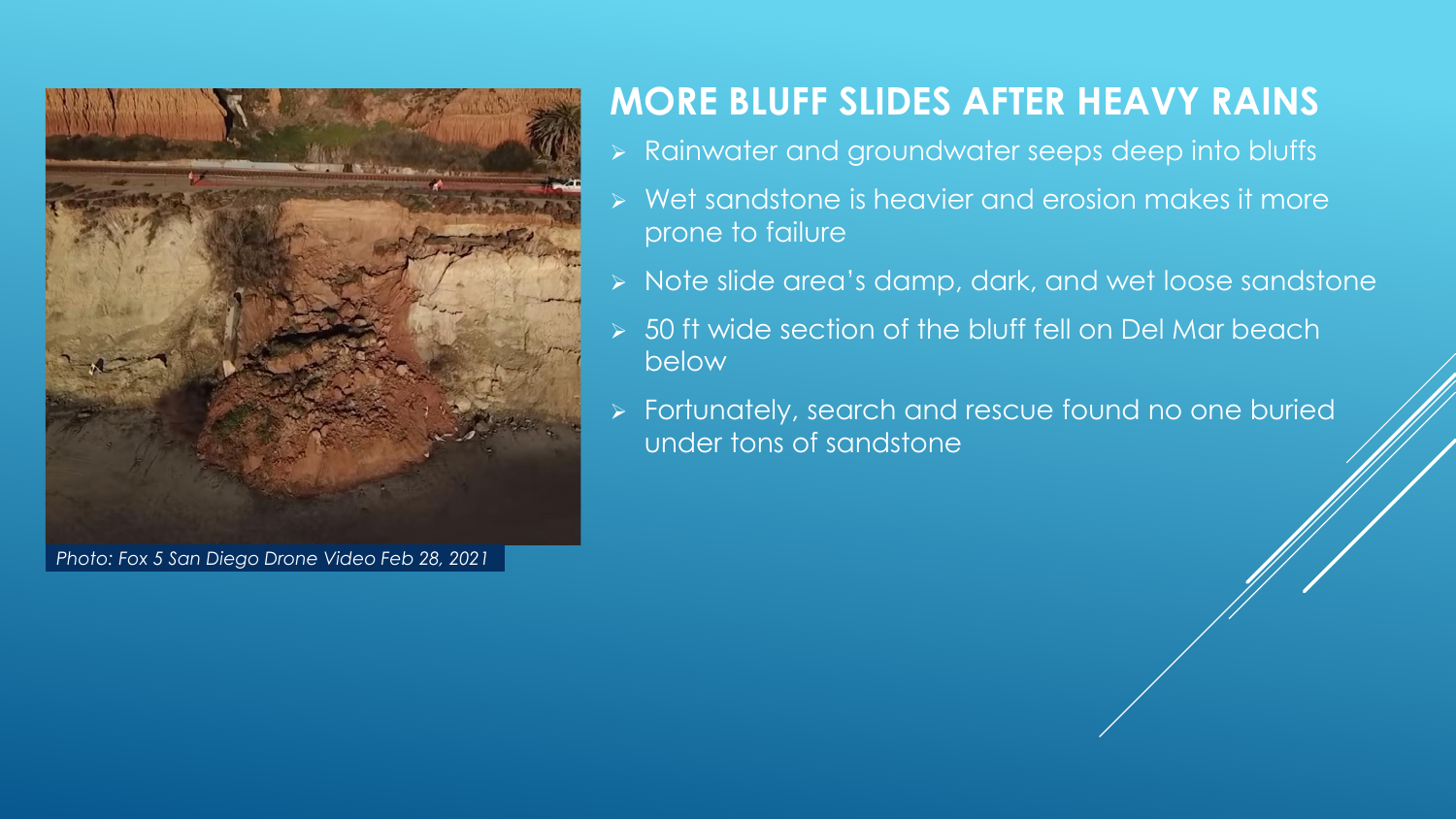#### **2019: 3 killed in 30 ft in Encinitas bluff slide**



*Photo: CBS8 Newsroom Aug 2, 2019*

#### **1941: 3 freight crew killed in Del Mar bluff slide**



*Photo: Del Mar Historical Society Jan 1,1941*

## **STOP NCTD'S UNSAFE "SAFETY" FENCE**

- ➢ Accelerates erosion from drilling 1,500+ 3 ft deep fence post holes into fragile sandstone bluff
- ➢ Undermines SANDAG's \$100M+ bluff stabilization project and reduces rail line's useful life
- ➢ Endangers train passengers, transit workers, and beach goers by destabilizing bluffs
- Increases catastrophic risk and liability from train derailment and bluff collapse on beach
- ➢ Damages public support for LOSSAN corridor with increasing slide danger and disruption of train service
- ➢ Reduces viability of regional mass transit with declining ridership and freight revenue
- ➢ Fails SANDAG's 100-year design life guideline
- ➢ Eroding ROW too narrow for fencing to meet 25 ft clearance required for track repairs and Worker  $\bar{p}$ Protection Program
- LOSSAN rail corridor safety best achieved by moving tracks off eroding bluff to safer inland route